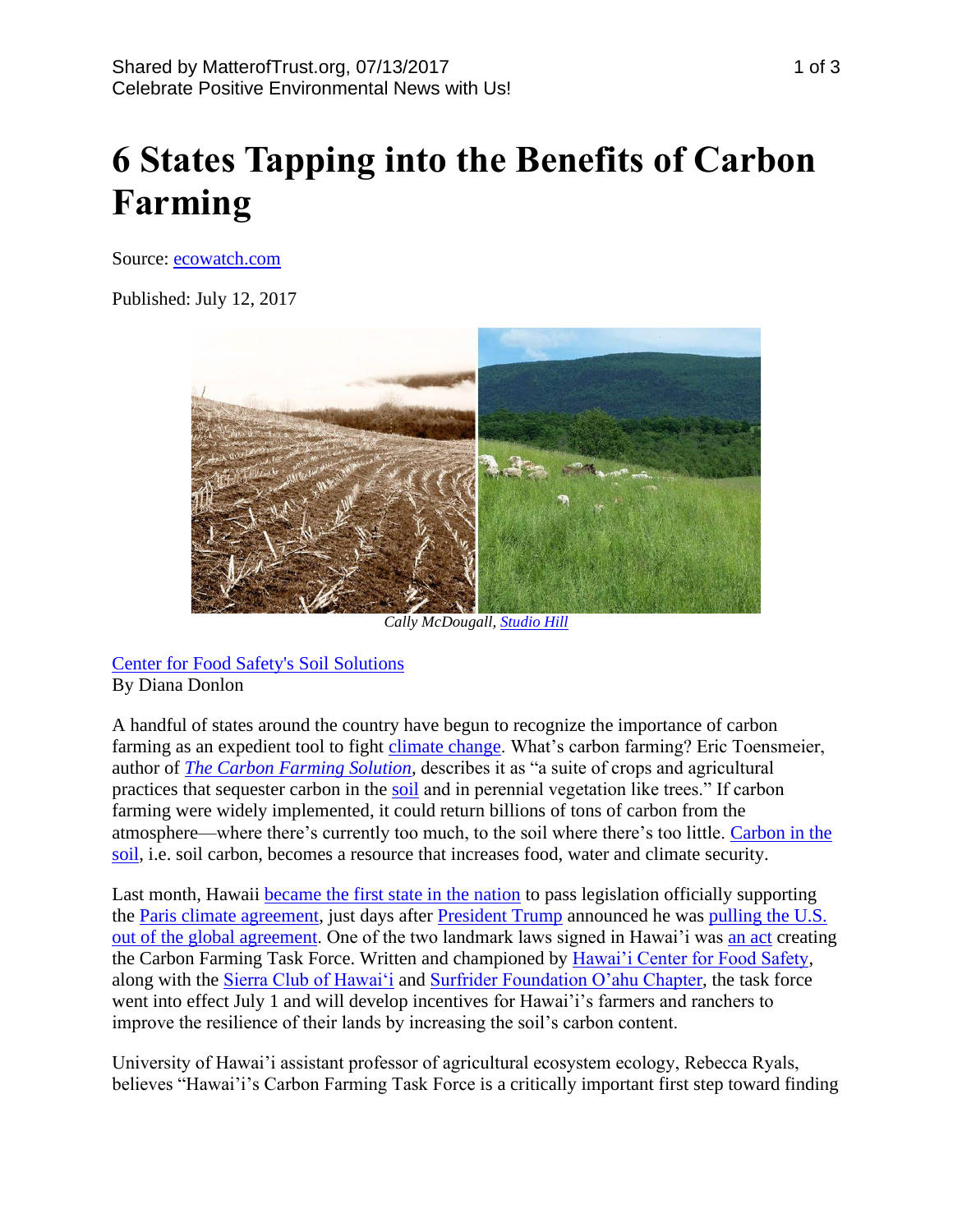## Shared by MatterofTrust.org, 07/13/2017 2 of 3 Celebrate Positive Environmental News with Us!

local solutions to global climate change, and soil carbon farming strategies should be emphasized in its incentive programs."

Hawai'i is just one of a growing number of states preparing to protect rural livelihoods from the threats posed by climate change by tapping into the multiple benefits of carbon farming. Here are five others:

**1.** In May, **Maryland** established the [Maryland Healthy Soils Program](http://mgaleg.maryland.gov/2017RS/bills/hb/hb1063T.pdf) introduced by Delegate Dana Stein. Stein's legislation (HB 1063) passed unanimously in the Senate and had the support of both the Maryland Farm Bureau and the soil and climate communities (including thousands of Center for Food Safety members who responded to our action alert in support of the bill). The act, as approved by Gov. Larry Hogan, requires the Maryland Department of Agriculture to provide incentives including research, education and technical assistance contributing to healthy soils.

**2. Massachusetts** is right behind Maryland. ["An Act to Promote Healthy Soils"](https://malegislature.gov/Bills/190/H3713.Html) (No.3713) presented by Paul A. Schmid III, would establish a fund for education and training for those engaged in agriculture that regenerates soil health. Indicators of healthy soil include levels of carbon, rates of water infiltration and biological activity.

**3.** Meanwhile, in **New York**, Assemblywoman Didi Barrett introduced [A3281,](http://legislation.nysenate.gov/pdf/bills/2017/A3281) a first-of-its-kind bill to use a tax credit model for farmers who maximize carbon sequestration potential on their land. Although the bill did not pass this past year, Barrett was able to incorporate the Carbon Farming Act into the state budget which is providing \$50,000 to study incentives for carbon farming tax credits, grants and other programs.

**4.** In **California** the Department of Food and Agriculture has appropriated \$7.5 million from the Greenhouse Gas Reduction Fund to develop and administer incentive and demonstration programs as part of the state's [Healthy Soils Program,](https://www.cdfa.ca.gov/oefi/healthysoils/) actively supported by the [California](http://calclimateag.org/)  [Climate and Agriculture Network,](http://calclimateag.org/) a coalition that includes [Center for Food Safety.](https://soilsolution.org/u-s-state-policy/) The objective of the demonstration projects is to monitor and demonstrate to California farmers and ranchers that "specific management practices sequester carbon, improve soil health and reduce atmospheric greenhouse gases." The program includes a variety of practices such as mulching, cover crops, compost application, hedgerow planting and buffer strips.

**5.** Finally, in **Vermont**, after making a successful transition from conventional to regenerative agriculture on [their farm,](http://studiohill.farm/) Jesse and Cally McDougall initiated legislation in 2016 to help other farmers transition. Reintroduced in 2017 as [S.43](http://legislature.vermont.gov/assets/Documents/2018/Docs/BILLS/S-0043/S-0043%2520As%2520Introduced.pdf) by Vermont State Sen. Brian Campion, the bill:

Proposes to require the Secretary of Natural Resources to establish a regenerative soils program whose purposes include increasing the carbon sequestration capability of Vermont soils, reducing the amount of sediment and waste entering the waters of the state, and promoting costeffective and healthy soil management practices.

While the Vermont bill did not pass this year, Jesse McDougall reports that "it wasn't killed either" and will be taken up again next session. According to this self-described carbon farmer, "There is much interest and energy for it here in Vermont. I think this bill (or a new regenerative bill) has a strong chance next year."